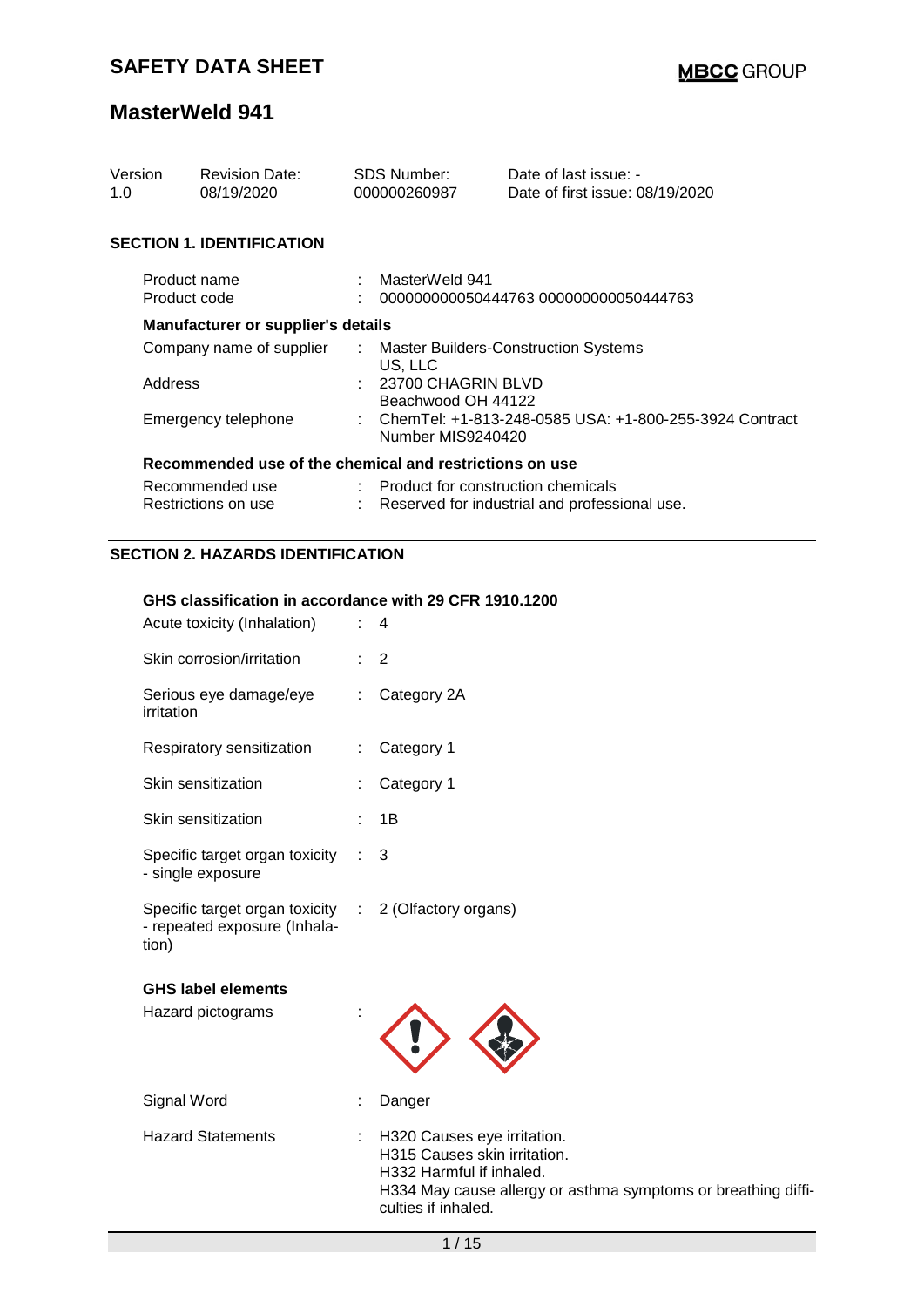| Version<br>1.0 | <b>Revision Date:</b><br>08/19/2020 | SDS Number:<br>000000260987                                                                                                                         | Date of last issue: -<br>Date of first issue: 08/19/2020                                                                                                                                                                                                                                                                                                                                                                                                                                                                                 |
|----------------|-------------------------------------|-----------------------------------------------------------------------------------------------------------------------------------------------------|------------------------------------------------------------------------------------------------------------------------------------------------------------------------------------------------------------------------------------------------------------------------------------------------------------------------------------------------------------------------------------------------------------------------------------------------------------------------------------------------------------------------------------------|
|                |                                     | peated exposure.                                                                                                                                    | H317 May cause an allergic skin reaction.<br>H335 May cause respiratory irritation.<br>H373 May cause damage to organs through prolonged or re-                                                                                                                                                                                                                                                                                                                                                                                          |
|                | <b>Precautionary Statements</b>     | <b>Prevention:</b><br>face protection.<br>P261 Avoid breathing mist.<br>and understood.<br>tion.<br>the workplace.<br>handling.<br><b>Response:</b> | P280 Wear protective gloves/ protective clothing/ eye protection/<br>P271 Use only outdoors or in a well-ventilated area.<br>P201 Obtain special instructions before use.<br>P260 Do not breathe dust or mist.<br>P202 Do not handle until all safety precautions have been read<br>P284 In case of inadequate ventilation wear respiratory protec-<br>P272 Contaminated work clothing should not be allowed out of<br>P264 Wash face, hands and any exposed skin thoroughly after<br>P308 + P311 IF exposed or concerned: Call a POISON |
|                |                                     | CENTER/ doctor.<br>to do. Continue rinsing.<br>keep comfortable for breathing.<br>and water.<br>tion.<br>reuse.<br>or doctor/physician.             | P305 + P351 + P338 IF IN EYES: Rinse cautiously with water<br>for several minutes. Remove contact lenses, if present and easy<br>P304 + P340 IF INHALED: Remove person to fresh air and<br>P314 Get medical advice/ attention if you feel unwell.<br>P303 + P352 IF ON SKIN (or hair): Wash with plenty of soap<br>P332 + P313 If skin irritation occurs: Get medical advice/atten-<br>P362 + P364 Take off contaminated clothing and wash it before<br>P337 + P311 If eye irritation persists: Call a POISON CENTER                     |
|                |                                     | Storage:<br>tightly closed.<br>P405 Store locked up.                                                                                                | P403 + P233 Store in a well-ventilated place. Keep container                                                                                                                                                                                                                                                                                                                                                                                                                                                                             |
|                |                                     | Disposal:<br>waste collection point.                                                                                                                | P501 Dispose of contents/container to appropriate hazardous                                                                                                                                                                                                                                                                                                                                                                                                                                                                              |
|                | <b>Other hazards</b>                |                                                                                                                                                     |                                                                                                                                                                                                                                                                                                                                                                                                                                                                                                                                          |

CONTAINS ISOCYANATES. INHALATION OF ISOCYANATE MISTS OR VAPORS MAY CAUSE RESPIRATORY IRRITATION, BREATHLESSNESS, CHEST DISCOMFORT AND REDUCED PULMONARY FUNCTION. OVEREXPOSURE WELL ABOVE THE PEL MAY RESULT IN BRONCHITIS, BRONCHIAL SPASMS AND PULMONARY EDEMA. LONG-TERM EXPOSURE TO ISOCYANATES HAS BEEN REPORTED TO CAUSE LUNG DAMAGE,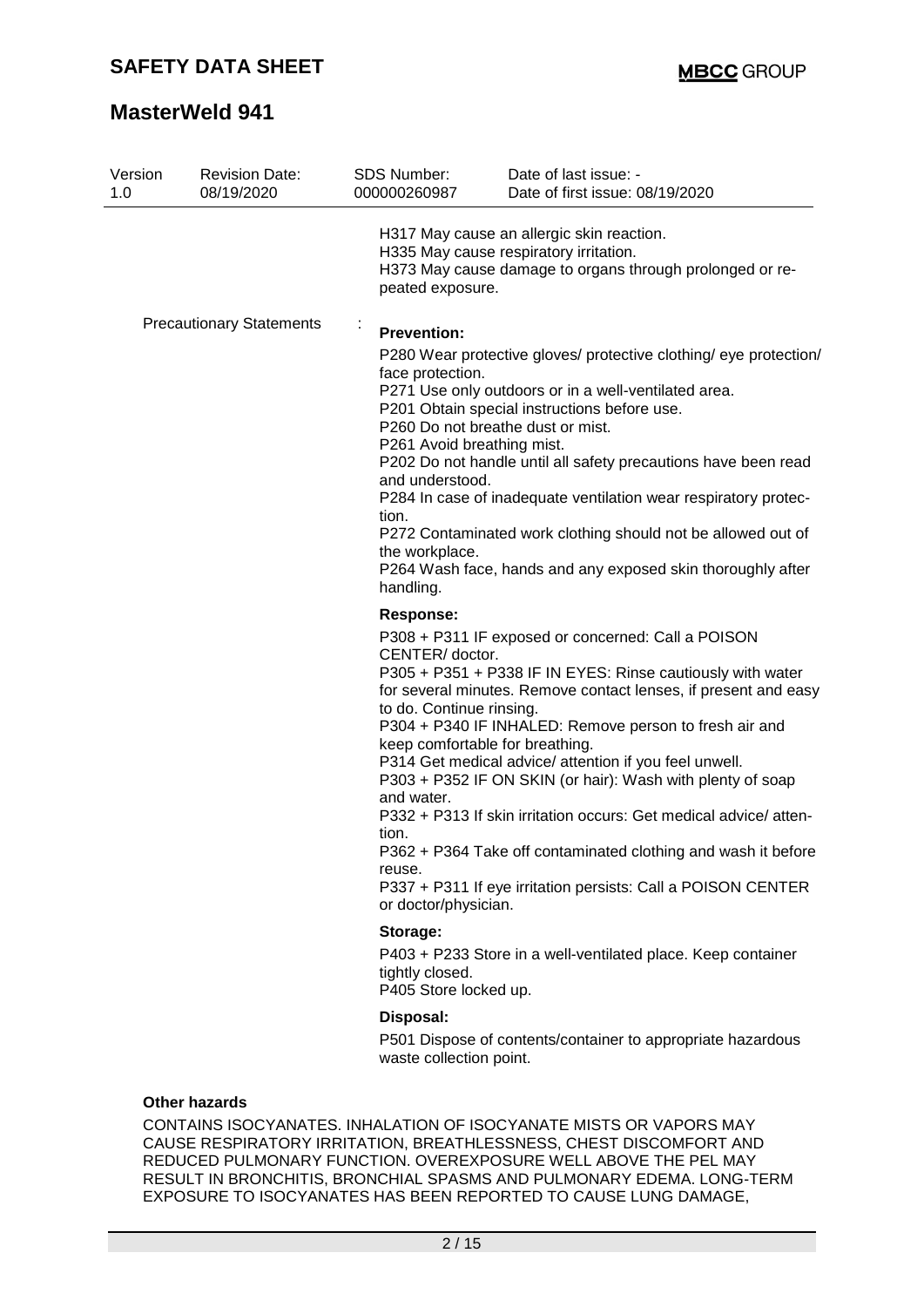| Version | Revision Date: | SDS Number:  | Date of last issue: -           |
|---------|----------------|--------------|---------------------------------|
| -1.0    | 08/19/2020     | 000000260987 | Date of first issue: 08/19/2020 |

INCLUDING REDUCED LUNG FUNCTION WHICH MAY BE PERMANENT. ACUTE OR CHRONIC OVEREXPOSURE TO ISOCYANATES MAY CAUSE SENSITIZATION IN SOME INDIVIDUALS, RESULTING IN ALLERGIC RESPIRATORY REACTIONS INCLUDING WHEEZING, SHORTNESS OF BREATH AND DIFFICULTY BREATHING. ANIMAL TESTS INDICATE THAT SKIN CONTACT MAY PLAY A ROLE IN CAUSING RESPIRATORY SENSITIZATION.

### **SECTION 3. COMPOSITION/INFORMATION ON INGREDIENTS**

Chemical nature : No data available.

#### **Components**

| lChemical name                                                                                                                                                                                                                                                                                                                                                                                                       | CAS-No.    | Concentration (% w/w) |
|----------------------------------------------------------------------------------------------------------------------------------------------------------------------------------------------------------------------------------------------------------------------------------------------------------------------------------------------------------------------------------------------------------------------|------------|-----------------------|
| talc                                                                                                                                                                                                                                                                                                                                                                                                                 | 14807-96-6 | $>= 25 - < 30$        |
| Diphenylmethane-4,4'-diisocyanate<br>(MDI)                                                                                                                                                                                                                                                                                                                                                                           | 101-68-8   | $>= 10 - 15$          |
| Distillates (petroleum), hydrotreated<br>middle; Gasoil - unspecified; [A<br>complex combination of hydrocar-<br>bons obtained by treating a petrole-<br>um fraction with hydrogen in the<br>presence of a catalyst. It consists of<br>hydrocarbons having carbon num-<br>bers predominantly in the range of<br>C11 through C25 and boiling in the<br>range of approximately; 205oC to<br>400oC (401 oF to 752 oF).] | 64742-46-7 | $>= 8 - 10$           |
| methylenediphenyl diisocyanate                                                                                                                                                                                                                                                                                                                                                                                       | 26447-40-5 | $>= 3 - 5$            |
| Isocyanic acid, polymethylenepoly-<br>phenylene ester (P-MDI)                                                                                                                                                                                                                                                                                                                                                        | 9016-87-9  | $>= 1 - 3$            |
| Isocyanic acid, polymethylenepoly-<br>phenylene ester, polymer with.alpha.-<br>hydro-.omega.-hydroxypoly(oxy-1,2-<br>ethanediyl)                                                                                                                                                                                                                                                                                     | 57636-09-6 | $>= 0.1 - < 0.2$      |

#### **SECTION 4. FIRST AID MEASURES**

| General advice          | : Move out of dangerous area.<br>Show this material safety data sheet to the doctor in attend-<br>ance.<br>Do not leave the victim unattended.                                                                                                                                                 |
|-------------------------|------------------------------------------------------------------------------------------------------------------------------------------------------------------------------------------------------------------------------------------------------------------------------------------------|
| If inhaled              | : Remove the affected individual into fresh air and keep the<br>person calm.<br>Assist in breathing if necessary.<br>Immediate medical attention required.<br>Call a physician or poison control center immediately.<br>If unconscious, place in recovery position and seek medical<br>advice. |
| In case of skin contact | : Wash affected areas thoroughly with soap and water.<br>If irritation develops, seek medical attention.<br>If skin irritation persists, call a physician.<br>If on skin, rinse well with water.<br>If on clothes, remove clothes.                                                             |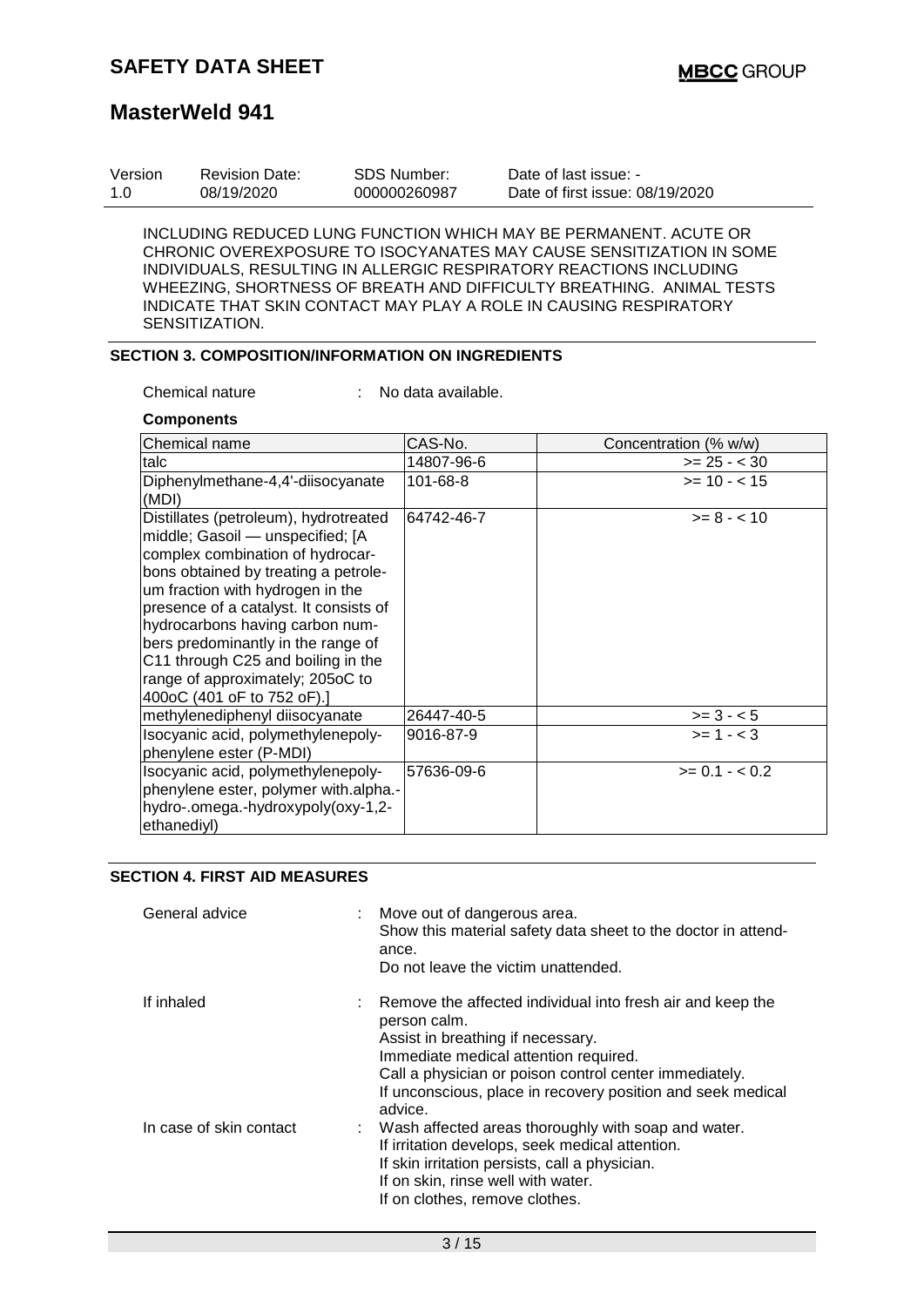| Version                |         | <b>Revision Date:</b>                                                                                                    | <b>SDS Number:</b>                                                                                                                                                                                                                                                                                                                                                                                                                              | Date of last issue: -                                                                                                                                           |
|------------------------|---------|--------------------------------------------------------------------------------------------------------------------------|-------------------------------------------------------------------------------------------------------------------------------------------------------------------------------------------------------------------------------------------------------------------------------------------------------------------------------------------------------------------------------------------------------------------------------------------------|-----------------------------------------------------------------------------------------------------------------------------------------------------------------|
| 1.0                    |         | 08/19/2020                                                                                                               | 000000260987                                                                                                                                                                                                                                                                                                                                                                                                                                    | Date of first issue: 08/19/2020                                                                                                                                 |
| In case of eye contact |         | 15 minutes with plenty of water.<br>Remove contact lenses.<br>Protect unharmed eye.<br>Keep eye wide open while rinsing. | In case of contact with the eyes, rinse immediately for at least<br>Immediate medical attention required.<br>Immediately flush eye(s) with plenty of water.<br>If eye irritation persists, consult a specialist.                                                                                                                                                                                                                                |                                                                                                                                                                 |
| If swallowed           |         | Do NOT induce vomiting.<br>Keep respiratory tract clear.                                                                 | Rinse mouth and then drink 200-300 ml of water.<br>Never induce vomiting or give anything by mouth if the victim<br>is unconscious or having convulsions.<br>Immediate medical attention required.<br>Induce vomiting immediately and call a physician.<br>Do not give milk or alcoholic beverages.<br>Never give anything by mouth to an unconscious person.<br>If symptoms persist, call a physician.<br>Take victim immediately to hospital. |                                                                                                                                                                 |
|                        | delayed | Most important symptoms<br>and effects, both acute and                                                                   | Causes skin and eye irritation.<br>Harmful if inhaled.<br>ties if inhaled.<br>May cause respiratory irritation.<br>exposure.                                                                                                                                                                                                                                                                                                                    | May cause an allergic skin reaction.<br>May cause allergy or asthma symptoms or breathing difficul-<br>May cause damage to organs through prolonged or repeated |
|                        |         | Notes to physician                                                                                                       | Treat symptomatically.                                                                                                                                                                                                                                                                                                                                                                                                                          |                                                                                                                                                                 |

#### **SECTION 5. FIRE-FIGHTING MEASURES**

| Suitable extinguishing media :                      | Water spray<br>Foam<br>Dry powder<br>Carbon dioxide (CO2)                                                                                                                                                                                                                                    |
|-----------------------------------------------------|----------------------------------------------------------------------------------------------------------------------------------------------------------------------------------------------------------------------------------------------------------------------------------------------|
| Unsuitable extinguishing<br>media                   | High volume water jet                                                                                                                                                                                                                                                                        |
| Hazardous combustion prod- :<br>ucts                | nitrous gases<br>fumes/smoke<br>isocyanate<br>vapor                                                                                                                                                                                                                                          |
| Further information                                 | Keep containers cool by spraying with water if exposed to fire.<br>Dispose of fire debris and contaminated extinguishing water in<br>accordance with official regulations.<br>Standard procedure for chemical fires.                                                                         |
| Special protective equipment :<br>for fire-fighters | Use extinguishing measures that are appropriate to local cir-<br>cumstances and the surrounding environment.<br>Firefighters should be equipped with self-contained breathing<br>apparatus and turn-out gear.<br>Wear self-contained breathing apparatus for firefighting if nec-<br>essary. |

### **SECTION 6. ACCIDENTAL RELEASE MEASURES**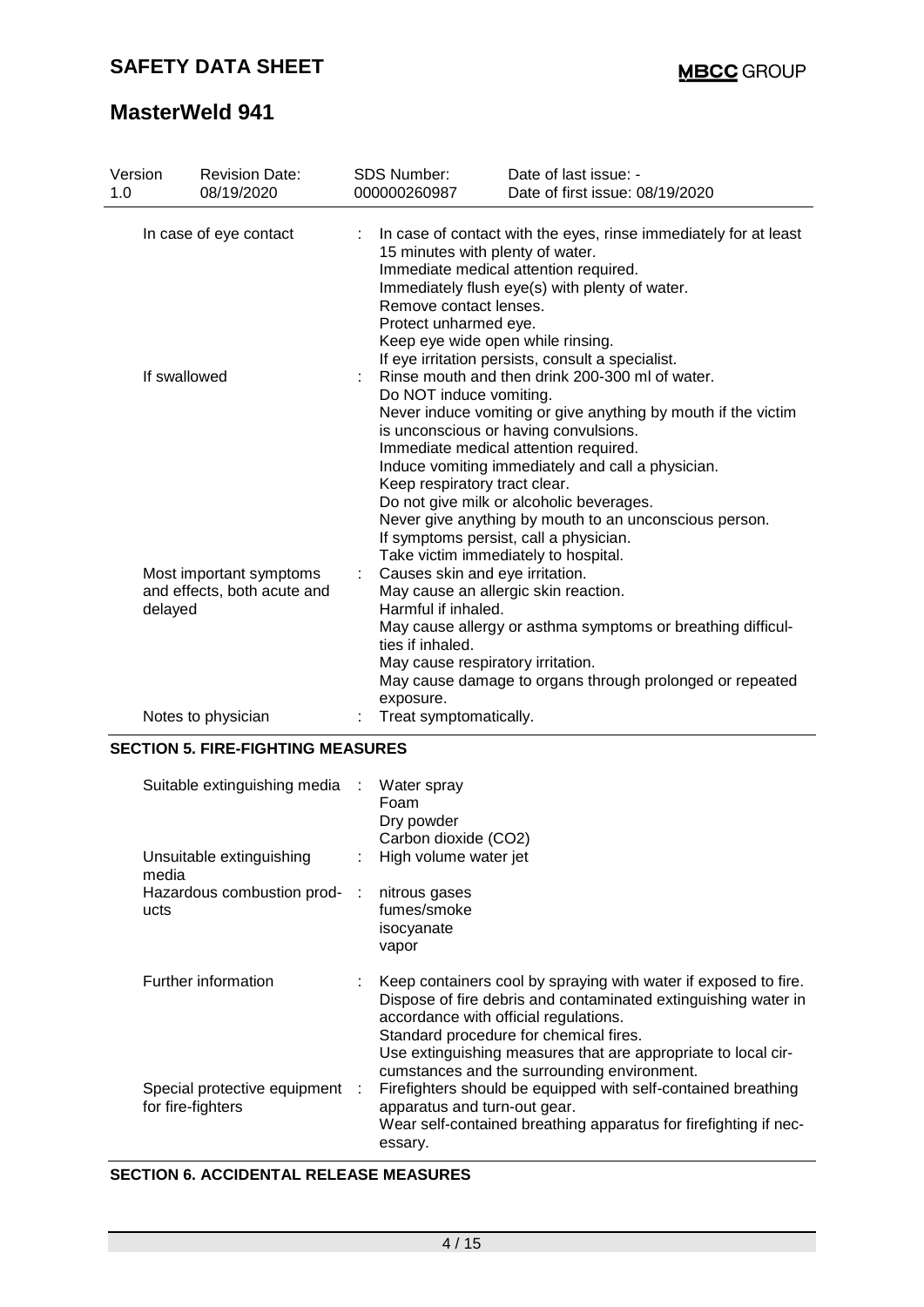| Version<br>1.0            | <b>Revision Date:</b><br>08/19/2020                                             | SDS Number:<br>000000260987                                                                                                                                                                | Date of last issue: -<br>Date of first issue: 08/19/2020                                                                                                       |
|---------------------------|---------------------------------------------------------------------------------|--------------------------------------------------------------------------------------------------------------------------------------------------------------------------------------------|----------------------------------------------------------------------------------------------------------------------------------------------------------------|
|                           | Personal precautions, protec- :<br>tive equipment and emer-<br>gency procedures | Clear area.<br>Ensure adequate ventilation.<br>Use personal protective equipment.<br>Ensure adequate ventilation.                                                                          | Wear suitable personal protective clothing and equipment.                                                                                                      |
| Environmental precautions |                                                                                 | Prevent product from entering drains.<br>Prevent further leakage or spillage if safe to do so.<br>If the product contaminates rivers and lakes or drains inform<br>respective authorities. |                                                                                                                                                                |
|                           | Methods and materials for<br>containment and cleaning up                        | Dike spillage.                                                                                                                                                                             |                                                                                                                                                                |
|                           |                                                                                 |                                                                                                                                                                                            | Soak up with inert absorbent material (e.g. sand, silica gel,<br>acid binder, universal binder, sawdust).<br>Keep in suitable, closed containers for disposal. |

### **SECTION 7. HANDLING AND STORAGE**

| Advice on protection against : Product is not explosive.<br>fire and explosion |                                                                                                                                                                                                                                                                                                                                                                                                                                                                                                                                                                                                                                                                                                                                                                                                                                                                                                                                                                                                                                                                                                                                                                                                                            |  |
|--------------------------------------------------------------------------------|----------------------------------------------------------------------------------------------------------------------------------------------------------------------------------------------------------------------------------------------------------------------------------------------------------------------------------------------------------------------------------------------------------------------------------------------------------------------------------------------------------------------------------------------------------------------------------------------------------------------------------------------------------------------------------------------------------------------------------------------------------------------------------------------------------------------------------------------------------------------------------------------------------------------------------------------------------------------------------------------------------------------------------------------------------------------------------------------------------------------------------------------------------------------------------------------------------------------------|--|
|                                                                                | Normal measures for preventive fire protection.                                                                                                                                                                                                                                                                                                                                                                                                                                                                                                                                                                                                                                                                                                                                                                                                                                                                                                                                                                                                                                                                                                                                                                            |  |
| Advice on safe handling                                                        | Provide suitable exhaust ventilation at the processing ma-<br>t.<br>chines.<br>Ensure thorough ventilation of stores and work areas.<br>Avoid aerosol formation.<br>When handling heated product, vapours of the product should<br>be ventilated, and respiratory protection used.<br>Wear respiratory protection when spraying.<br>Danger of bursting when sealed gastight.<br>Protect against moisture.<br>If bulging of drum occurs, transfer to well ventilated area,<br>puncture to relieve pressure, open vent and let stand for 48<br>hours before resealing.<br>Avoid formation of aerosol.<br>Do not breathe vapors/dust.<br>Avoid exposure - obtain special instructions before use.<br>Avoid contact with skin and eyes.<br>For personal protection see section 8.<br>Smoking, eating and drinking should be prohibited in the ap-<br>plication area.<br>Provide sufficient air exchange and/or exhaust in work rooms.<br>Dispose of rinse water in accordance with local and national<br>regulations.<br>Persons susceptible to skin sensitization problems or asthma,<br>allergies, chronic or recurrent respiratory disease should not<br>be employed in any process in which this mixture is being<br>used. |  |
| Conditions for safe storage                                                    | Keep container tightly closed in a dry and well-ventilated<br>place.<br>Observe label precautions.                                                                                                                                                                                                                                                                                                                                                                                                                                                                                                                                                                                                                                                                                                                                                                                                                                                                                                                                                                                                                                                                                                                         |  |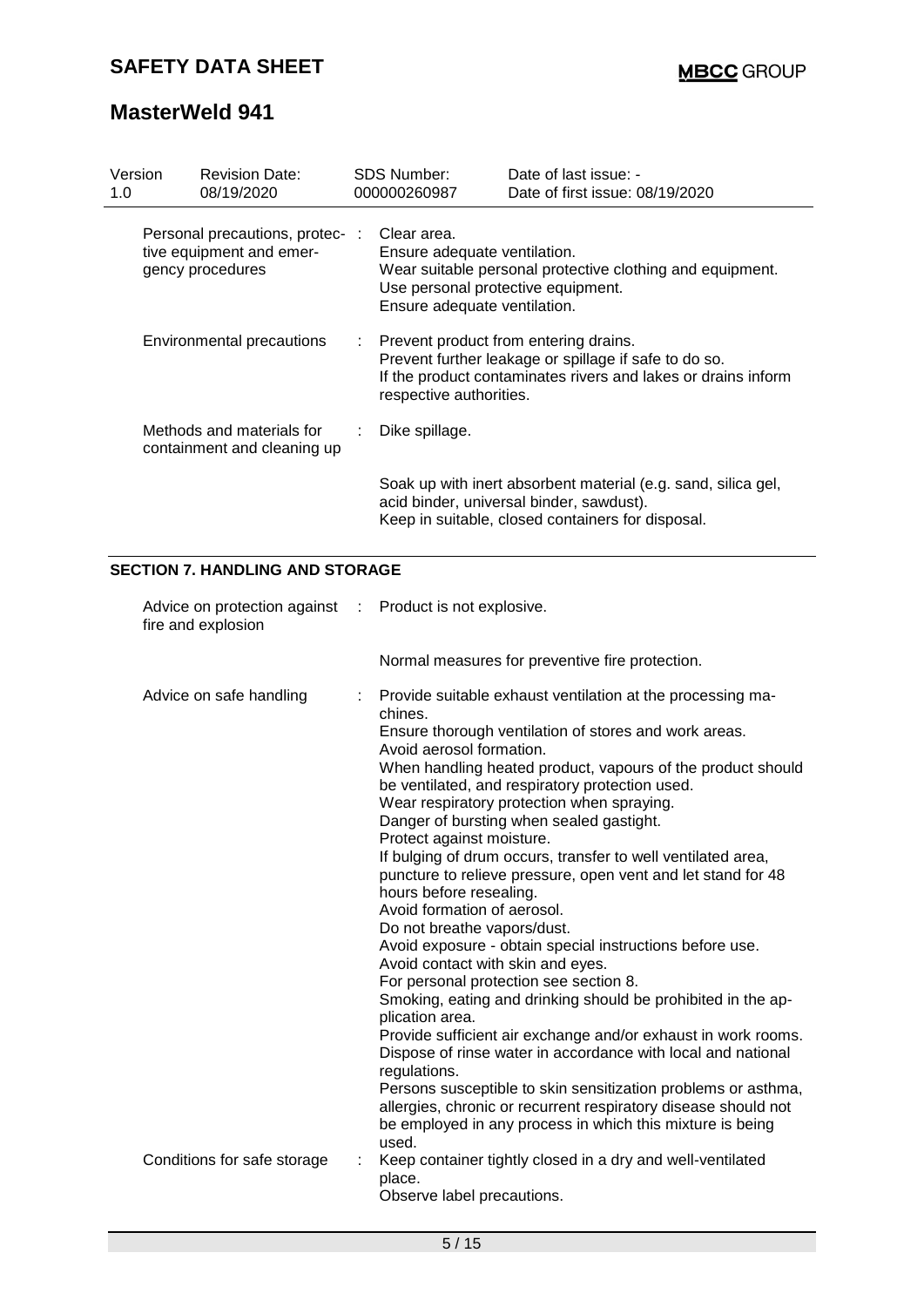| Version<br>1.0<br>08/19/2020                                        | <b>Revision Date:</b> | <b>SDS Number:</b><br>000000260987                                                         | Date of last issue: -<br>Date of first issue: 08/19/2020      |
|---------------------------------------------------------------------|-----------------------|--------------------------------------------------------------------------------------------|---------------------------------------------------------------|
| Materials to avoid<br>Further information on stor-<br>age stability |                       | the technological safety standards.<br>: Observe VCI storage rules.<br>: No data available | Electrical installations / working materials must comply with |

## **SECTION 8. EXPOSURE CONTROLS/PERSONAL PROTECTION**

| Components                   | CAS-No.    | Value type            | Control parame-     | <b>Basis</b>        |
|------------------------------|------------|-----------------------|---------------------|---------------------|
|                              |            | (Form of              | ters / Permissible  |                     |
|                              |            | exposure)             | concentration       |                     |
| Diphenylmethane-4,4'-        | 101-68-8   | <b>TWA</b> value      | 0.005 ppm           | <b>ACGIHTLV</b>     |
| diisocyanate (MDI)           |            |                       |                     |                     |
|                              |            | <b>REL</b> value      | 0.005 ppm           | <b>NIOSH</b>        |
|                              |            |                       | $0.05$ mg/m $3$     |                     |
|                              |            | Ceil_Time             | 0.020 ppm           | <b>NIOSH</b>        |
|                              |            |                       | $0.2$ mg/m $3$      |                     |
|                              |            | CLV                   | $0.02$ ppm          | 29 CFR              |
|                              |            |                       | $0.2$ mg/m $3$      | 1910.1000           |
|                              |            |                       |                     | (Table Z-1)         |
|                              |            | <b>CLV</b>            | 0.02 ppm            | 29 CFR              |
|                              |            |                       | $0.2$ mg/m $3$      | 1910.1000           |
|                              |            |                       |                     | (Table Z-1-A)       |
|                              |            | <b>TWA</b>            | 0.005 ppm           | <b>ACGIH</b>        |
|                              |            | $\overline{\text{C}}$ | $0.02$ ppm          | OSHA <sub>Z-1</sub> |
|                              |            |                       | $0.2$ mg/m $3$      |                     |
|                              |            | $\overline{C}$        | $0.02$ ppm          | OSHA P0             |
|                              |            |                       | $0.2$ mg/m $3$      |                     |
|                              |            | <b>TWA</b>            | 0.005 ppm           | <b>NIOSH REL</b>    |
|                              |            |                       | $0.05$ mg/m $3$     |                     |
|                              |            | $\mathsf{C}$          | $0.02$ ppm          | <b>NIOSH REL</b>    |
|                              |            |                       | $0.2$ mg/m $3$      |                     |
| Isocyanic acid, polymeth-    | 9016-87-9  | $\overline{C}$        | $0.02$ ppm          | OSHA Z-1            |
| ylenepolyphenylene ester (P- |            |                       | $0.2$ mg/m $3$      |                     |
| MDI)                         |            |                       |                     |                     |
|                              |            | $\mathsf{C}$          | 0.02 ppm            | OSHA PO             |
|                              |            |                       | $0.2$ mg/m $3$      |                     |
|                              |            | <b>TWA</b>            | $0.005$ ppm         | <b>NIOSH REL</b>    |
|                              |            |                       | $0.05$ mg/m3        |                     |
|                              |            | $\mathsf{C}$          | $0.02$ ppm          | <b>NIOSH REL</b>    |
|                              |            |                       | $0.2$ mg/m $3$      |                     |
| talc                         | 14807-96-6 | <b>TWA value</b>      | $2$ mg/m $3$        | <b>ACGIHTLV</b>     |
|                              |            | (Respirable           |                     |                     |
|                              |            | fraction)             |                     |                     |
|                              |            | <b>TWA (Dust)</b>     | 20 Million parti-   | OSHA Z-3            |
|                              |            |                       | cles per cubic foot |                     |
|                              |            | TWA (respir-          | $2$ mg/m $3$        | OSHA P0             |
|                              |            | able dust             |                     |                     |
|                              |            | fraction)             |                     |                     |
|                              |            | TWA (Res-             | $2$ mg/m $3$        | <b>NIOSH REL</b>    |
|                              |            | pirable)              |                     |                     |

#### **Ingredients with workplace control parameters**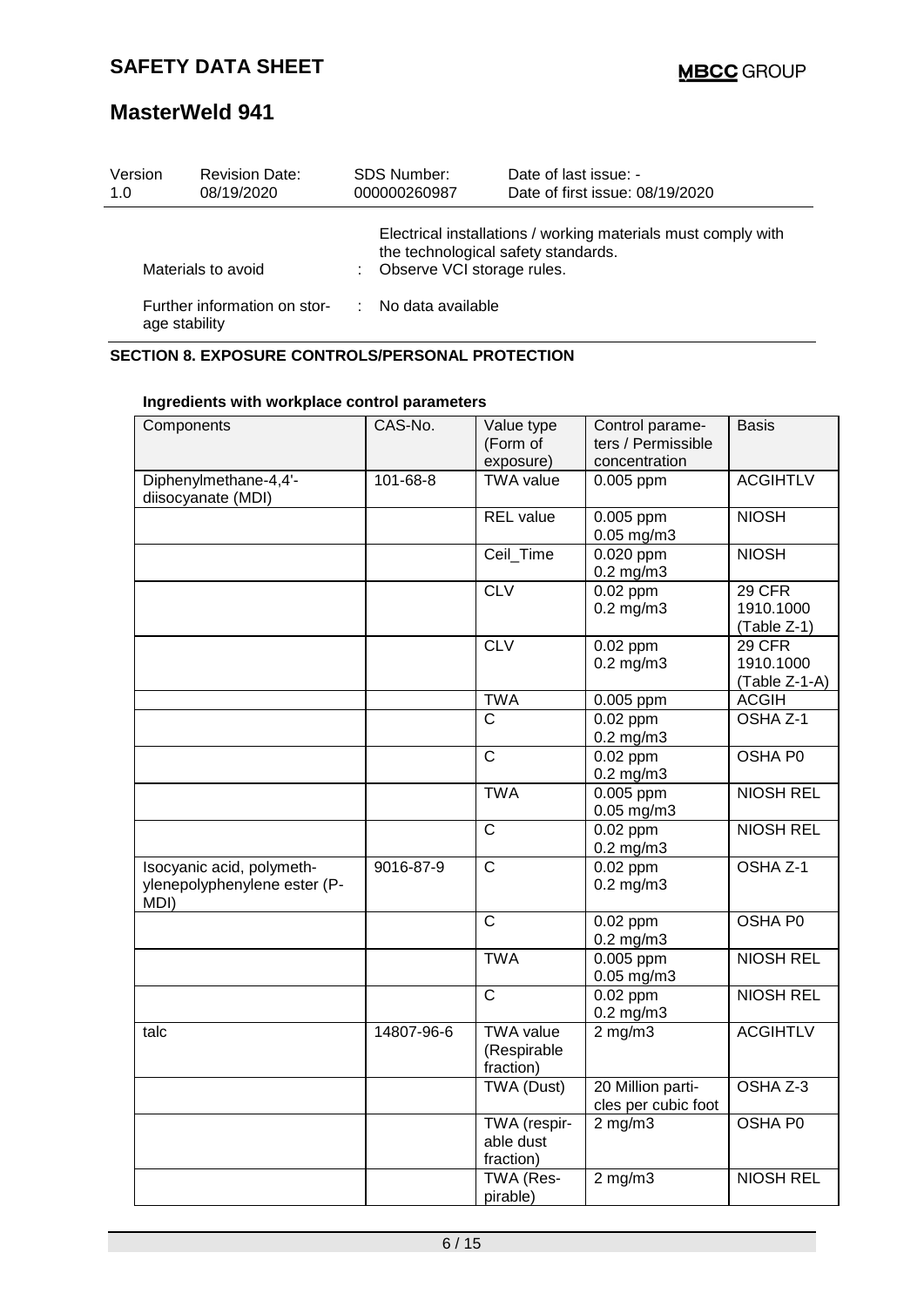| Version<br>1.0 | <b>Revision Date:</b><br>08/19/2020                                                                                                                                                                                                                                                                                                                                                                                          | SDS Number:<br>000000260987 | Date of last issue: -                              | Date of first issue: 08/19/2020                                                                                                                                                   |                                      |
|----------------|------------------------------------------------------------------------------------------------------------------------------------------------------------------------------------------------------------------------------------------------------------------------------------------------------------------------------------------------------------------------------------------------------------------------------|-----------------------------|----------------------------------------------------|-----------------------------------------------------------------------------------------------------------------------------------------------------------------------------------|--------------------------------------|
|                |                                                                                                                                                                                                                                                                                                                                                                                                                              |                             | TWA                                                | 0.1 fibres per<br>cubic centimeter                                                                                                                                                | <b>ACGIH</b>                         |
|                |                                                                                                                                                                                                                                                                                                                                                                                                                              |                             | TWA (Res-<br>pirable par-<br>ticulate mat-<br>ter) | $2$ mg/m $3$                                                                                                                                                                      | <b>ACGIH</b>                         |
|                | Distillates (petroleum), hy-<br>drotreated middle; Gasoil -<br>unspecified; [A complex com-<br>bination of hydrocarbons ob-<br>tained by treating a petroleum<br>fraction with hydrogen in the<br>presence of a catalyst. It con-<br>sists of hydrocarbons having<br>carbon numbers predominantly<br>in the range of C11 through<br>C25 and boiling in the range of<br>approximately; 205oC to<br>400oC (401 oF to 752 oF).] | 64742-46-7                  | <b>TWA value</b><br>(Inhalable<br>fraction)        | $5$ mg/m $3$                                                                                                                                                                      | <b>ACGIHTLV</b>                      |
|                |                                                                                                                                                                                                                                                                                                                                                                                                                              |                             | <b>STEL</b> value<br>(Mist)                        | 10 mg/m3                                                                                                                                                                          | <b>NIOSH</b>                         |
|                |                                                                                                                                                                                                                                                                                                                                                                                                                              |                             | <b>REL</b> value<br>(Mist)                         | $5$ mg/m $3$                                                                                                                                                                      | <b>NIOSH</b>                         |
|                |                                                                                                                                                                                                                                                                                                                                                                                                                              |                             | PEL (Mist)                                         | $5$ mg/m $3$                                                                                                                                                                      | 29 CFR<br>1910.1000<br>(Table Z-1)   |
|                |                                                                                                                                                                                                                                                                                                                                                                                                                              |                             | <b>TWA value</b><br>(Mist)                         | $5$ mg/m $3$                                                                                                                                                                      | 29 CFR<br>1910.1000<br>(Table Z-1-A) |
|                |                                                                                                                                                                                                                                                                                                                                                                                                                              |                             | TWA (Mist)                                         | 5 mg/m3                                                                                                                                                                           | OSHA Z-1                             |
|                |                                                                                                                                                                                                                                                                                                                                                                                                                              |                             | TWA (Mist)                                         | $5$ mg/m $3$                                                                                                                                                                      | OSHA P0                              |
|                |                                                                                                                                                                                                                                                                                                                                                                                                                              |                             | TWA (Mist)                                         | $5$ mg/m $3$                                                                                                                                                                      | <b>NIOSH REL</b>                     |
|                |                                                                                                                                                                                                                                                                                                                                                                                                                              |                             | ST (Mist)                                          | 10 mg/m3                                                                                                                                                                          | <b>NIOSH REL</b>                     |
|                | <b>Engineering measures</b>                                                                                                                                                                                                                                                                                                                                                                                                  | P.E.L.                      |                                                    | Provide local exhaust ventilation to maintain recommended                                                                                                                         |                                      |
|                | Personal protective equipment                                                                                                                                                                                                                                                                                                                                                                                                |                             |                                                    |                                                                                                                                                                                   |                                      |
|                | Respiratory protection                                                                                                                                                                                                                                                                                                                                                                                                       | respirators.                |                                                    | When workers are facing concentrations above the occupa-<br>tional exposure limits they must use appropriate certified<br>When atmospheric levels may exceed the occupational ex- |                                      |

posure limit (PEL or TLV) NIOSH-certified air-purifying respirators equipped with an organic vapor sorbent and particulate filter can be used as long as appropriate precautions and change out schedules are in place.

For emergency or non-routine, high exposure situations, including confined space entry, use a NIOSH-certified full facepiece pressure demand self-contained breathing apparatus (SCBA) or a full facepiece pressure demand supplied-air respirator (SAR) with escape provisions.

Hand protection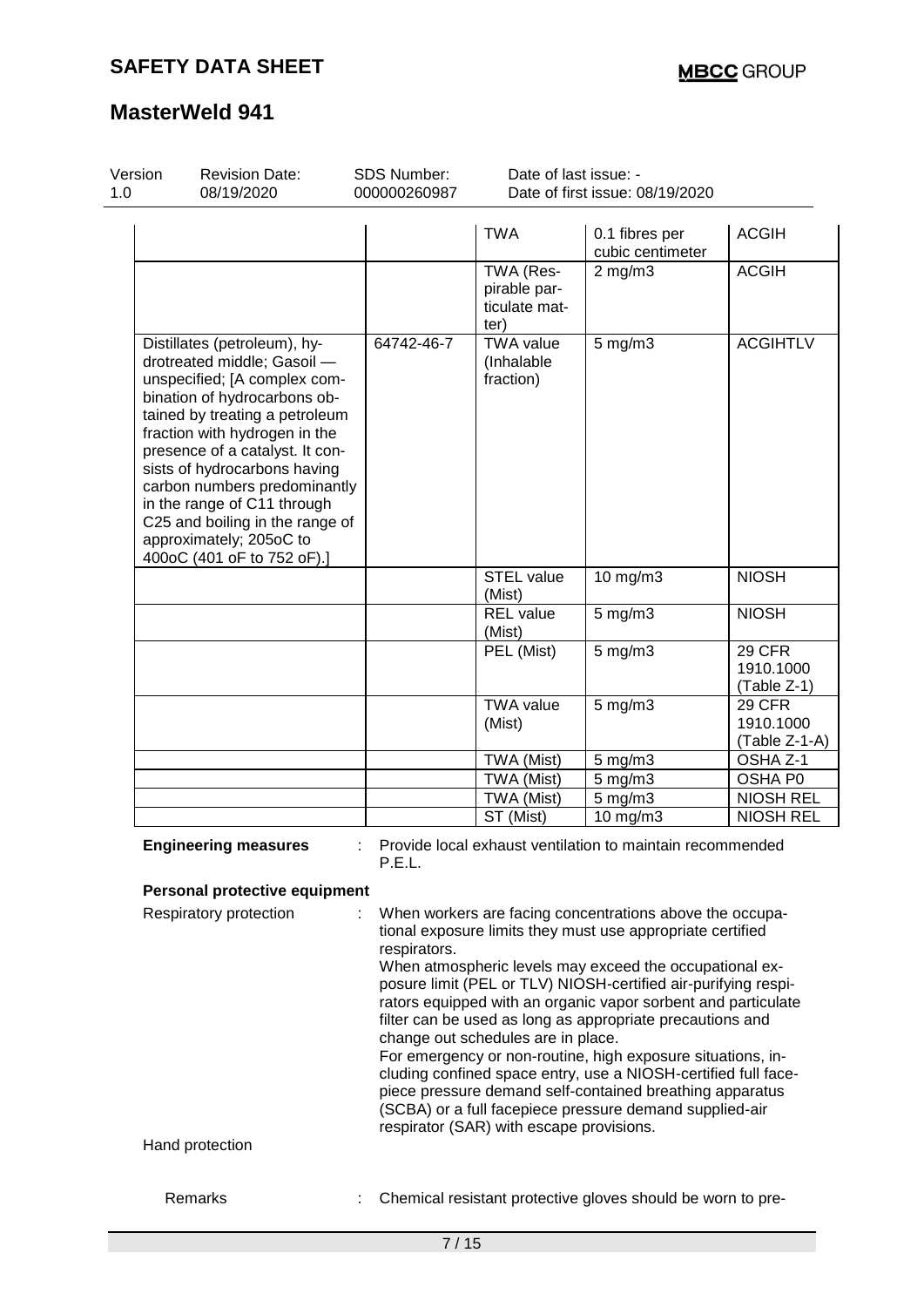| Version<br>1.0 | <b>Revision Date:</b><br>08/19/2020 | <b>SDS Number:</b><br>000000260987 |                                                                                                                                                                                                                                                                                                                                                                                                                                                                                                                                                                                                  | Date of last issue: -<br>Date of first issue: 08/19/2020                                                                                                                                                                       |  |
|----------------|-------------------------------------|------------------------------------|--------------------------------------------------------------------------------------------------------------------------------------------------------------------------------------------------------------------------------------------------------------------------------------------------------------------------------------------------------------------------------------------------------------------------------------------------------------------------------------------------------------------------------------------------------------------------------------------------|--------------------------------------------------------------------------------------------------------------------------------------------------------------------------------------------------------------------------------|--|
| Eye protection |                                     |                                    | vent all skin contact. Suitable materials may include chloro-<br>prene rubber (Neoprene) nitrile rubber (Buna N) chlorinated<br>polyethylene polyvinylchloride (Pylox) butyl rubber depending<br>upon conditions of use.<br>The suitability for a specific workplace should be discussed<br>with the producers of the protective gloves.<br>Tightly fitting safety goggles (chemical goggles).<br>Wear face shield if splashing hazard exists.<br>Eye wash bottle with pure water<br>Tightly fitting safety goggles<br>Wear face-shield and protective suit for abnormal processing<br>problems. |                                                                                                                                                                                                                                |  |
|                | Skin and body protection            |                                    | skin contact.<br>Suitable materials may include<br>saran-coated material<br>Impervious clothing                                                                                                                                                                                                                                                                                                                                                                                                                                                                                                  | Cover as much of the exposed skin as possible to prevent all<br>depending upon conditions of use.<br>Choose body protection according to the amount and con-                                                                   |  |
|                | Protective measures                 | t.<br>cessible.                    |                                                                                                                                                                                                                                                                                                                                                                                                                                                                                                                                                                                                  | centration of the dangerous substance at the work place.<br>Wear protective clothing as necessary to prevent contact.<br>Eye wash fountains and safety showers must be easily ac-<br>Observe the appropriate PEL or TLV value. |  |
|                | Hygiene measures                    |                                    | When using do not smoke.                                                                                                                                                                                                                                                                                                                                                                                                                                                                                                                                                                         | Wash soiled clothing immediately.<br>Remove contaminated clothing immediately and clean before<br>re-use or dispose it if necessary.<br>When using do not eat or drink.<br>Wash hands before breaks and at the end of workday. |  |

#### **SECTION 9. PHYSICAL AND CHEMICAL PROPERTIES**

| Appearance            | ÷  | liquid                                          |
|-----------------------|----|-------------------------------------------------|
| Color                 |    | clear                                           |
| Odor                  |    | oily, mild                                      |
| <b>Odor Threshold</b> |    | No data available                               |
| рH                    | ÷  | not applicable                                  |
| Melting point         |    | No applicable information available.            |
| Freezing point        |    | No applicable information available.            |
| boiling temperature   | ÷. | approx. 342.00 - 514.00 °F / 172.22 - 267.78 °C |
| Flash point           | ÷  | > 200 °F / > 93 °C                              |
|                       |    | $>$ 200.01 °F / $>$ 93.34 °C                    |
| Evaporation rate      |    | No applicable information available.            |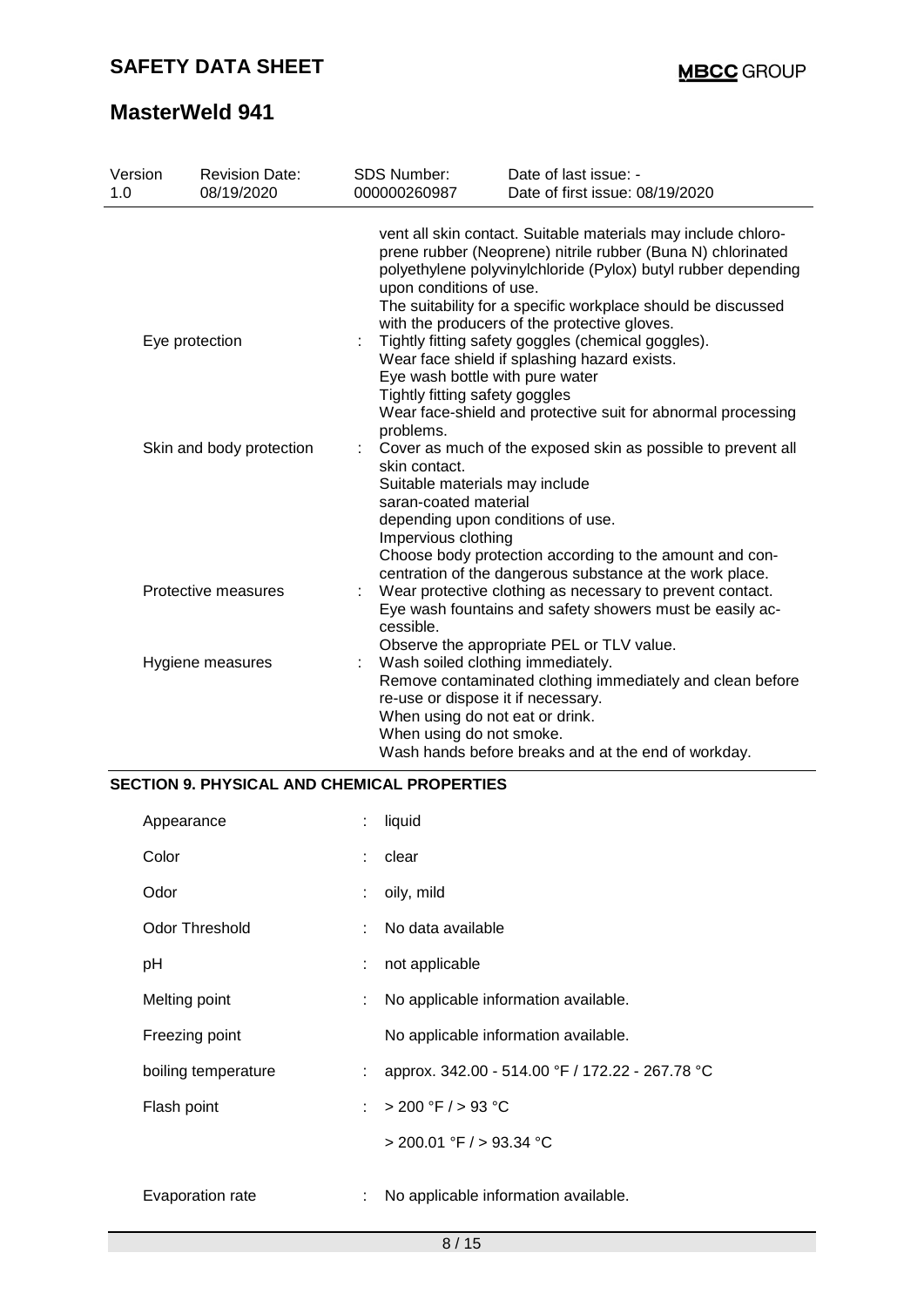| Version<br>1.0 | <b>Revision Date:</b><br>08/19/2020                 |                             | SDS Number:<br>000000260987      | Date of last issue: -<br>Date of first issue: 08/19/2020         |
|----------------|-----------------------------------------------------|-----------------------------|----------------------------------|------------------------------------------------------------------|
|                |                                                     |                             |                                  |                                                                  |
|                | Flammability (solid, gas)                           | ÷                           | not highly flammable             |                                                                  |
|                | Upper explosion limit / Upper<br>flammability limit | ÷.                          | 10.2 %(V)                        |                                                                  |
|                | Lower explosion limit / Lower<br>flammability limit | $\mathcal{I}^{\mathcal{I}}$ | 1.6 %(V)                         |                                                                  |
|                | Relative vapor density                              |                             | Heavier than air.                |                                                                  |
|                | Relative density                                    |                             | approx. 1.25                     |                                                                  |
|                | Density                                             |                             |                                  | approx. 1.25 g/cm3 (68 °F / 20 °C)                               |
|                | Solubility(ies)<br>Water solubility                 |                             | slightly soluble (68 °F / 20 °C) |                                                                  |
|                | Solubility in other solvents                        | ÷                           |                                  | No applicable information available.                             |
|                | Partition coefficient: n-<br>octanol/water          |                             |                                  | No applicable information available.                             |
|                | Autoignition temperature                            | ÷                           | No data available                |                                                                  |
|                | Decomposition temperature                           |                             | scribed/indicated.               | No decomposition if stored and handled as pre-                   |
|                | Viscosity                                           |                             |                                  |                                                                  |
|                | Viscosity, dynamic                                  | ÷                           |                                  | No applicable information available.                             |
|                | Viscosity, kinematic                                |                             |                                  | No applicable information available.                             |
|                | <b>Explosive properties</b>                         | ÷                           | Not explosive<br>Not explosive   |                                                                  |
|                | Oxidizing properties                                |                             | as oxidizing.                    | Based on its structural properties the product is not classified |
|                | Sublimation point                                   |                             |                                  | No applicable information available.                             |
|                | Molecular weight                                    |                             | No data available                |                                                                  |
|                | Metal corrosion rate                                |                             |                                  | Corrosive effects to metal are not anticipated.                  |

### **SECTION 10. STABILITY AND REACTIVITY**

| Reactivity                              | : No decomposition if stored and applied as directed. |
|-----------------------------------------|-------------------------------------------------------|
| Chemical stability                      | : No decomposition if stored and applied as directed. |
| Possibility of hazardous reac-<br>tions | No decomposition if stored and applied as directed.   |
| Conditions to avoid                     | See SDS section 7 - Handling and storage.             |
| Incompatible materials                  | $:$ Strong acids<br>Strong bases                      |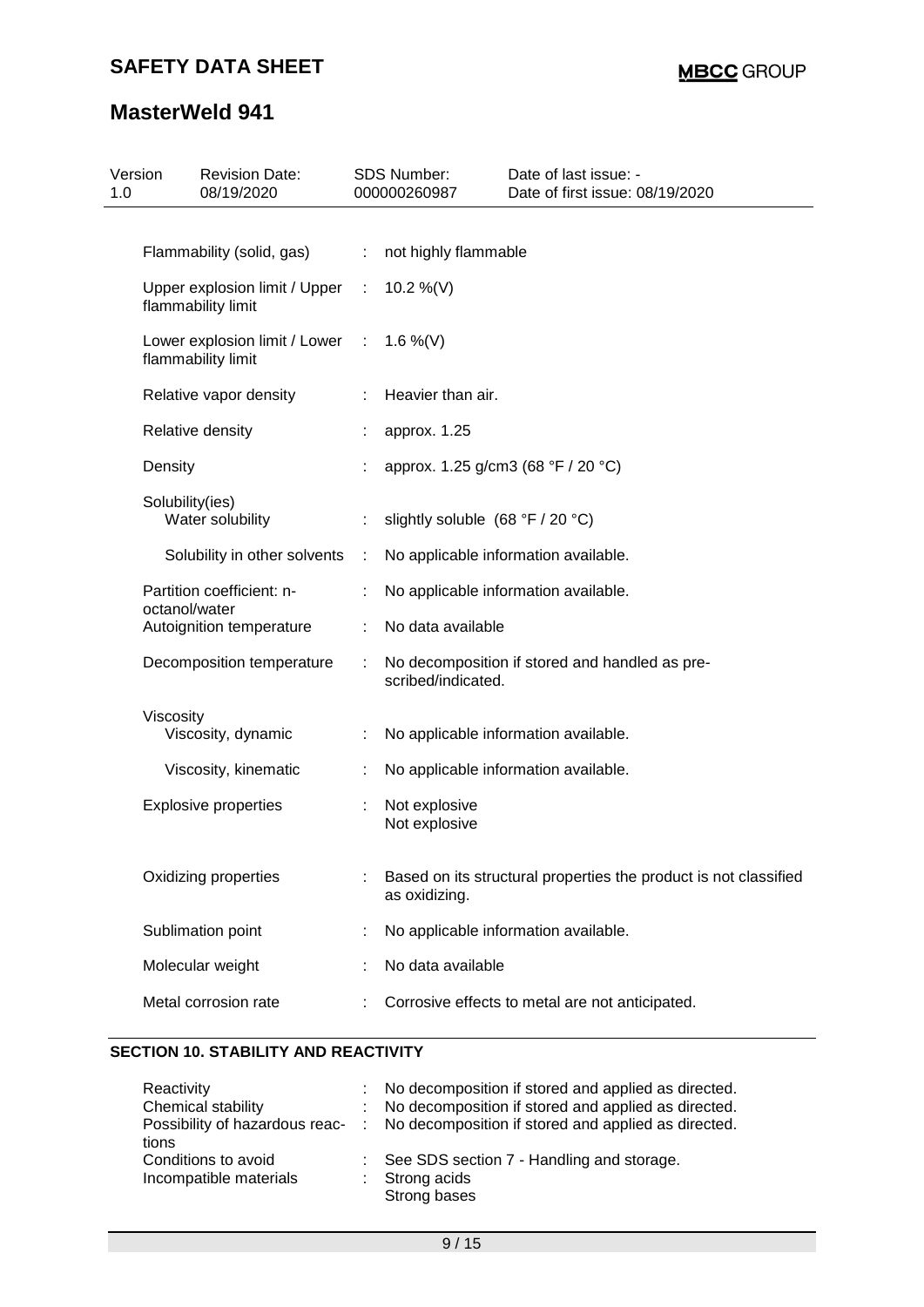| Version<br><b>Revision Date:</b><br>08/19/2020<br>1.0                                                          | <b>SDS Number:</b><br>000000260987                                            | Date of last issue: -<br>Date of first issue: 08/19/2020  |  |  |  |  |  |  |  |
|----------------------------------------------------------------------------------------------------------------|-------------------------------------------------------------------------------|-----------------------------------------------------------|--|--|--|--|--|--|--|
| Hazardous decomposition<br>products                                                                            | Strong oxidizing agents<br>Strong reducing agents<br>as prescribed/indicated. | No hazardous decomposition products if stored and handled |  |  |  |  |  |  |  |
|                                                                                                                | <b>SECTION 11. TOXICOLOGICAL INFORMATION</b>                                  |                                                           |  |  |  |  |  |  |  |
| <b>Acute toxicity</b><br>Harmful if inhaled.                                                                   |                                                                               |                                                           |  |  |  |  |  |  |  |
| <b>Product:</b>                                                                                                |                                                                               |                                                           |  |  |  |  |  |  |  |
| Acute oral toxicity                                                                                            |                                                                               | Remarks: No applicable information available.             |  |  |  |  |  |  |  |
| Acute inhalation toxicity                                                                                      | ATE: 3.18 mg/l<br>÷.                                                          | Remarks: Determined for mist                              |  |  |  |  |  |  |  |
| Acute dermal toxicity                                                                                          | $\mathbb{Z}^{\times}$                                                         | Remarks: No applicable information available.             |  |  |  |  |  |  |  |
| <b>Skin corrosion/irritation</b><br>Causes skin irritation.                                                    |                                                                               |                                                           |  |  |  |  |  |  |  |
| Product:<br><b>Remarks</b>                                                                                     |                                                                               | May cause skin irritation and/or dermatitis.              |  |  |  |  |  |  |  |
| Serious eye damage/eye irritation<br>Causes eye irritation.                                                    |                                                                               |                                                           |  |  |  |  |  |  |  |
| <b>Product:</b><br>Remarks                                                                                     |                                                                               | May cause irreversible eye damage.                        |  |  |  |  |  |  |  |
|                                                                                                                | Respiratory or skin sensitization                                             |                                                           |  |  |  |  |  |  |  |
| <b>Skin sensitization</b><br>May cause an allergic skin reaction.                                              |                                                                               |                                                           |  |  |  |  |  |  |  |
| <b>Respiratory sensitization</b><br>May cause allergy or asthma symptoms or breathing difficulties if inhaled. |                                                                               |                                                           |  |  |  |  |  |  |  |
| Product:<br>Remarks                                                                                            | Causes sensitization.                                                         |                                                           |  |  |  |  |  |  |  |
| <b>Germ cell mutagenicity</b><br>Not classified based on available information.                                |                                                                               |                                                           |  |  |  |  |  |  |  |
| Carcinogenicity                                                                                                | Not classified based on available information.                                |                                                           |  |  |  |  |  |  |  |
| <b>Reproductive toxicity</b><br>Not classified based on available information.                                 |                                                                               |                                                           |  |  |  |  |  |  |  |
| <b>STOT-single exposure</b><br>May cause respiratory irritation.                                               |                                                                               |                                                           |  |  |  |  |  |  |  |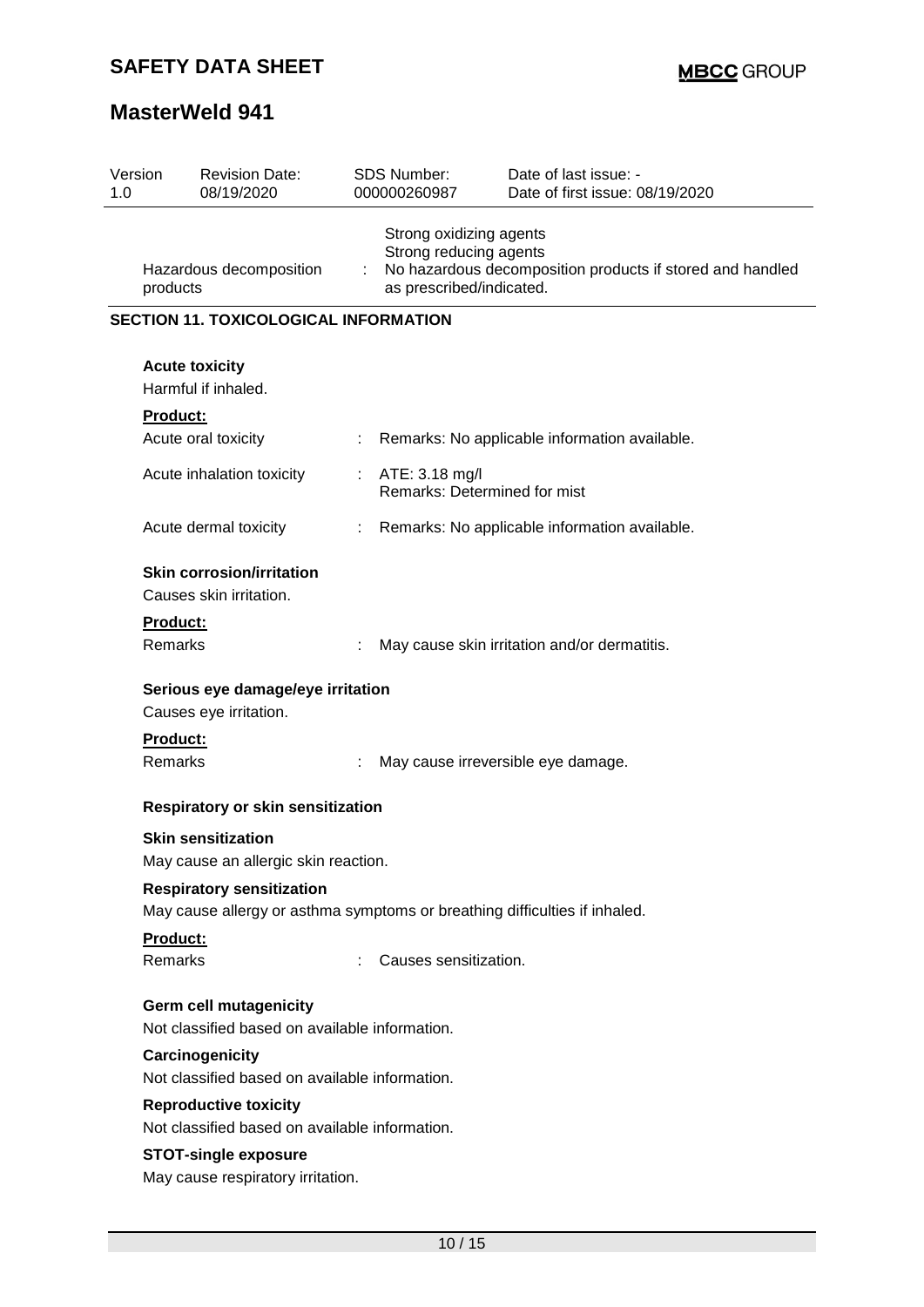## **SAFETY DATA SHEET**

# **MasterWeld 941**

| Version<br>1.0 | <b>Revision Date:</b><br>08/19/2020                                |   | <b>SDS Number:</b><br>000000260987     | Date of last issue: -<br>Date of first issue: 08/19/2020       |  |  |  |  |  |
|----------------|--------------------------------------------------------------------|---|----------------------------------------|----------------------------------------------------------------|--|--|--|--|--|
|                | <b>STOT-repeated exposure</b>                                      |   |                                        |                                                                |  |  |  |  |  |
|                | May cause damage to organs through prolonged or repeated exposure. |   |                                        |                                                                |  |  |  |  |  |
|                | <b>Aspiration toxicity</b>                                         |   |                                        |                                                                |  |  |  |  |  |
|                | Not classified based on available information.                     |   |                                        |                                                                |  |  |  |  |  |
|                | <b>Product:</b><br>Study scientifically not justified.             |   |                                        |                                                                |  |  |  |  |  |
|                | <b>Further information</b>                                         |   |                                        |                                                                |  |  |  |  |  |
|                | Product:                                                           |   |                                        |                                                                |  |  |  |  |  |
|                | Remarks                                                            |   | No data available                      |                                                                |  |  |  |  |  |
|                | <b>SECTION 12. ECOLOGICAL INFORMATION</b>                          |   |                                        |                                                                |  |  |  |  |  |
|                | <b>Ecotoxicity</b>                                                 |   |                                        |                                                                |  |  |  |  |  |
|                | No data available                                                  |   |                                        |                                                                |  |  |  |  |  |
|                | <b>Persistence and degradability</b>                               |   |                                        |                                                                |  |  |  |  |  |
|                | No data available                                                  |   |                                        |                                                                |  |  |  |  |  |
|                | <b>Bioaccumulative potential</b>                                   |   |                                        |                                                                |  |  |  |  |  |
|                | Components:                                                        |   |                                        |                                                                |  |  |  |  |  |
|                | talc:                                                              |   |                                        |                                                                |  |  |  |  |  |
|                | Partition coefficient: n-<br>octanol/water                         |   | : Remarks: not applicable              |                                                                |  |  |  |  |  |
|                | Diphenylmethane-4,4'-diisocyanate (MDI):                           |   |                                        |                                                                |  |  |  |  |  |
|                | Partition coefficient: n-<br>octanol/water                         |   | log Pow: 4.51 (72 °F / 22 °C)<br>pH: 7 |                                                                |  |  |  |  |  |
|                |                                                                    |   | GLP: no                                | Method: Partition coefficient (n-octanol/water), HPLC method.  |  |  |  |  |  |
|                | methylenediphenyl diisocyanate:                                    |   |                                        |                                                                |  |  |  |  |  |
|                | Partition coefficient: n-                                          | ÷ | log Pow: 4.51 (72 °F / 22 °C)          |                                                                |  |  |  |  |  |
|                | octanol/water                                                      |   | pH: 7<br>GLP: no                       | Method: Partition coefficient (n-octanol/water), HPLC method.  |  |  |  |  |  |
|                |                                                                    |   |                                        |                                                                |  |  |  |  |  |
|                | <b>Mobility in soil</b><br>No data available                       |   |                                        |                                                                |  |  |  |  |  |
|                | <b>Other adverse effects</b>                                       |   |                                        |                                                                |  |  |  |  |  |
|                | Product:                                                           |   |                                        |                                                                |  |  |  |  |  |
|                | Additional ecological infor-                                       | ÷ |                                        | There is a high probability that the product is not acutely    |  |  |  |  |  |
|                | mation                                                             |   | harmful to aquatic organisms.          | The product has not been tested. The statements on ecotoxi-    |  |  |  |  |  |
|                |                                                                    |   | components.                            | cology have been derived from the properties of the individual |  |  |  |  |  |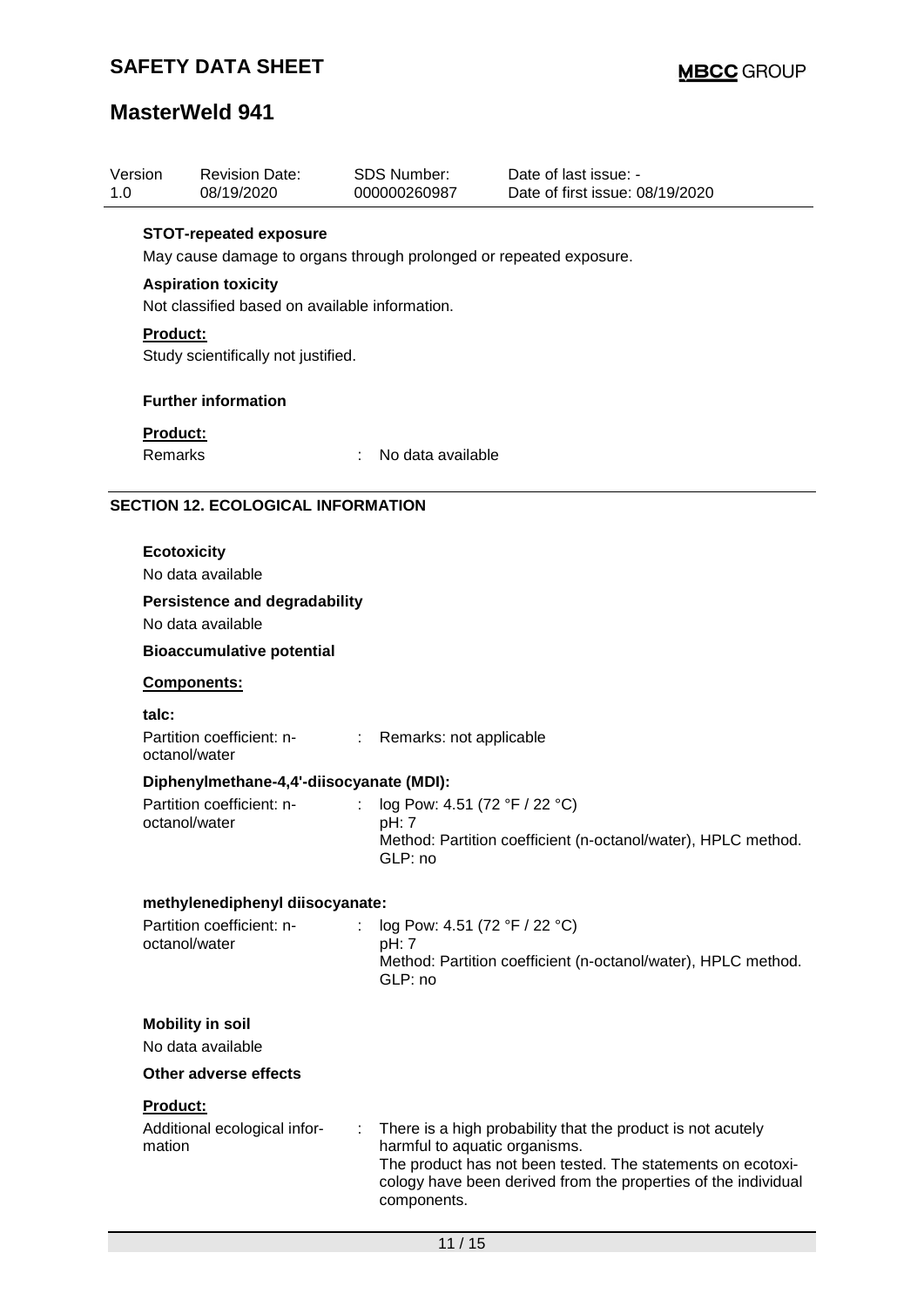| Version | <b>Revision Date:</b> | SDS Number:  | Date of last issue: -           |
|---------|-----------------------|--------------|---------------------------------|
| 1.0     | 08/19/2020            | 000000260987 | Date of first issue: 08/19/2020 |

#### **SECTION 13. DISPOSAL CONSIDERATIONS**

| <b>Disposal methods</b> |                                                                                                                                                                                                |
|-------------------------|------------------------------------------------------------------------------------------------------------------------------------------------------------------------------------------------|
| Waste from residues     | Do not contaminate ponds, waterways or ditches with chemi-<br>cal or used container.                                                                                                           |
|                         | Dispose of in accordance with national, state and local regula-<br>tions.                                                                                                                      |
| Contaminated packaging  | Do not discharge into drains/surface waters/groundwater.<br>: Contaminated packaging should be emptied as far as possible<br>and disposed of in the same manner as the sub-<br>stance/product. |

#### **SECTION 14. TRANSPORT INFORMATION**

#### **International Regulations**

#### **UNRTDG**

Not regulated as a dangerous good

#### **IATA-DGR**

Not regulated as a dangerous good

#### **IMDG-Code**

Not regulated as a dangerous good

**Transport in bulk according to Annex II of MARPOL 73/78 and the IBC Code**

Not applicable for product as supplied.

### **Domestic regulation**

**49 CFR**

Not regulated as a dangerous good

#### **SECTION 15. REGULATORY INFORMATION**

| <b>SARA 313</b> | ÷.                                                                  | The following components are subject to reporting levels es-<br>tablished by SARA Title III, Section 313: |  |
|-----------------|---------------------------------------------------------------------|-----------------------------------------------------------------------------------------------------------|--|
|                 | Diphenylme-<br>thane- $4,4'$ -<br>diisocyanate<br>(MDI)             | 101-68-8                                                                                                  |  |
|                 | Isocyanic acid,<br>polymethylene-<br>polyphenylene<br>ester (P-MDI) | 9016-87-9                                                                                                 |  |

#### **US State Regulations**

#### **Pennsylvania Right To Know**

Diphenylmethane-4,4'-diisocyanate (MDI) 101-68-8 Isocyanic acid, polymethylenepolyphenylene ester (P-MDI) 9016-87-9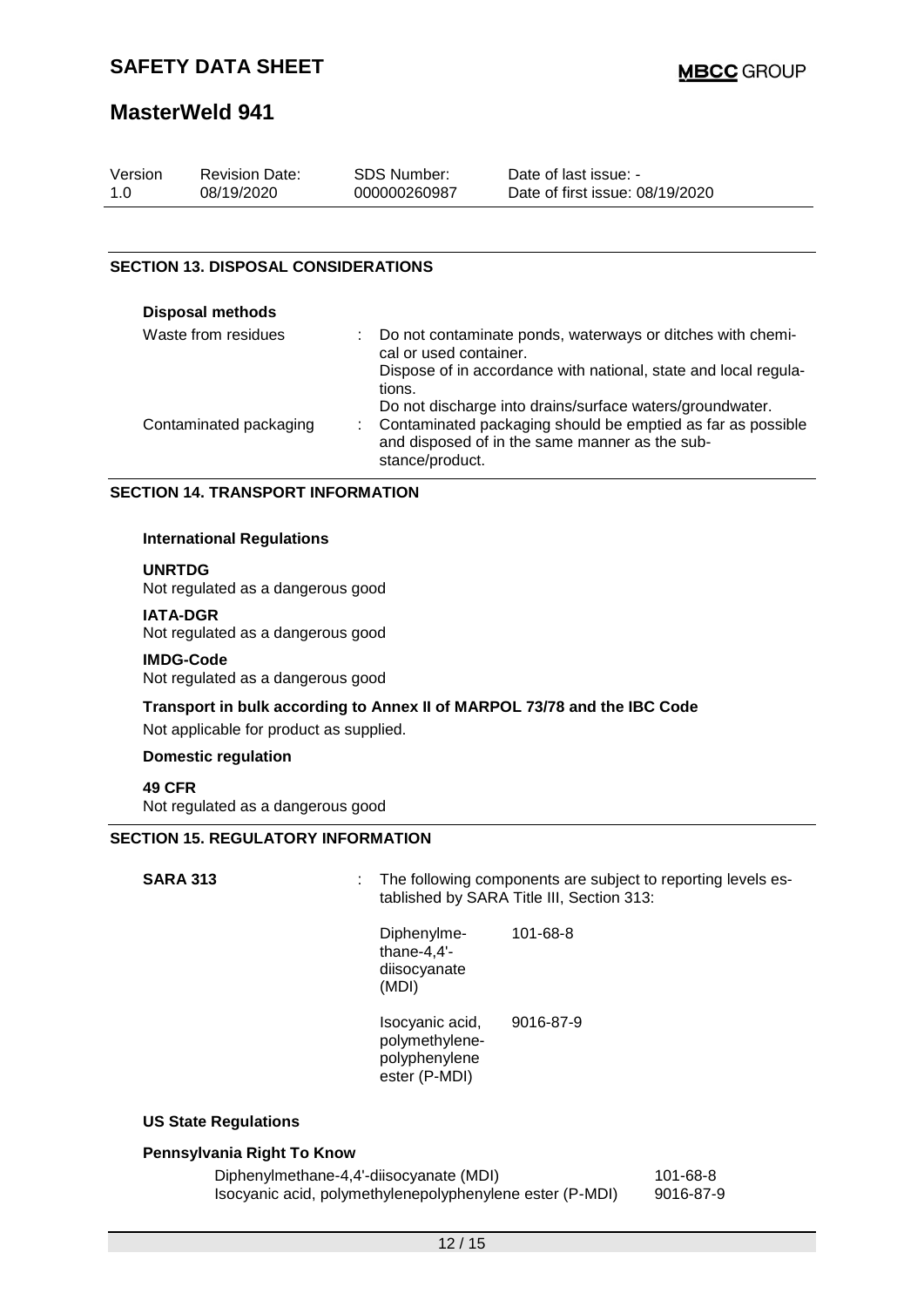| Version<br>1.0 | <b>Revision Date:</b><br>08/19/2020                                        | SDS Number:<br>000000260987                                                                                                                                                                                                                                                                                                                                                                                                                                                                        | Date of last issue: -<br>Date of first issue: 08/19/2020 |                                                                 |
|----------------|----------------------------------------------------------------------------|----------------------------------------------------------------------------------------------------------------------------------------------------------------------------------------------------------------------------------------------------------------------------------------------------------------------------------------------------------------------------------------------------------------------------------------------------------------------------------------------------|----------------------------------------------------------|-----------------------------------------------------------------|
|                | talc<br>$oF$ ).]                                                           | Distillates (petroleum), hydrotreated middle; Gasoil — unspec- 64742-46-7<br>ified; [A complex combination of hydrocarbons obtained by<br>treating a petroleum fraction with hydrogen in the presence of<br>a catalyst. It consists of hydrocarbons having carbon numbers<br>predominantly in the range of C11 through C25 and boiling in<br>the range of approximately; 205oC to 400oC (401 oF to 752                                                                                             |                                                          | 14807-96-6                                                      |
|                | <b>New Jersey Right To Know</b>                                            |                                                                                                                                                                                                                                                                                                                                                                                                                                                                                                    |                                                          |                                                                 |
|                | talc<br>methylenediphenyl diisocyanate<br>$oF$ ).]                         | Diphenylmethane-4,4'-diisocyanate (MDI)<br>Isocyanic acid, polymethylenepolyphenylene ester (P-MDI)<br>Distillates (petroleum), hydrotreated middle; Gasoil - unspec-<br>ified; [A complex combination of hydrocarbons obtained by<br>treating a petroleum fraction with hydrogen in the presence of<br>a catalyst. It consists of hydrocarbons having carbon numbers<br>predominantly in the range of C11 through C25 and boiling in<br>the range of approximately; 205oC to 400oC (401 oF to 752 |                                                          | 101-68-8<br>9016-87-9<br>14807-96-6<br>26447-40-5<br>64742-46-7 |
|                | The ingredients of this product are reported in the following inventories: |                                                                                                                                                                                                                                                                                                                                                                                                                                                                                                    |                                                          |                                                                 |

TSCA : On the inventory, or in compliance with the inventory

#### **SECTION 16. OTHER INFORMATION**



#### **Full text of other abbreviations**

|      | 29 CFR 1910.1000 (Table Z-: OSHA - Table Z-1-A (29 CFR 1910.1000)                  |
|------|------------------------------------------------------------------------------------|
| 1-A) |                                                                                    |
|      | 29 CFR 1910.1000 (Table Z- : OSHA - Table Z-1 (Limits for Air Contaminants) 29 CFR |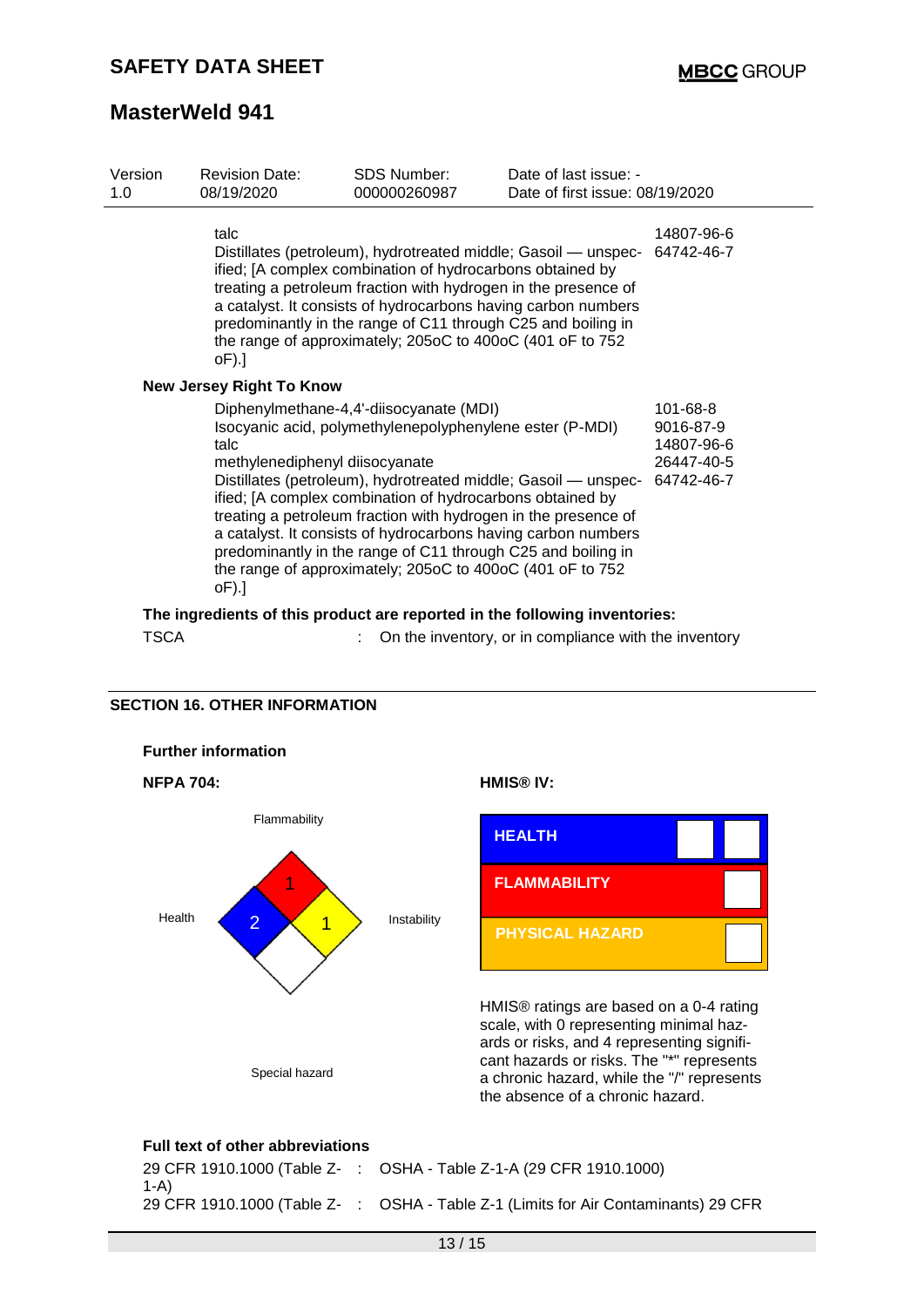| Version<br>1.0 |                                                                                                                                                                                                                                                                                                  | <b>Revision Date:</b><br>08/19/2020 |      | <b>SDS Number:</b><br>000000260987                                                         | Date of last issue: -<br>Date of first issue: 08/19/2020  |  |  |  |
|----------------|--------------------------------------------------------------------------------------------------------------------------------------------------------------------------------------------------------------------------------------------------------------------------------------------------|-------------------------------------|------|--------------------------------------------------------------------------------------------|-----------------------------------------------------------|--|--|--|
|                | 1)                                                                                                                                                                                                                                                                                               |                                     |      | 1910.1000                                                                                  |                                                           |  |  |  |
|                | <b>ACGIH</b><br><b>ACGIHTLV</b><br><b>NIOSH</b><br><b>NIOSH REL</b><br>OSHA P0<br>OSHA Z-1<br>OSHA Z-3<br>29 CFR 1910.1000 (Table Z- :<br>$1-A) / CLV$<br>29 CFR 1910.1000 (Table Z- :<br>1-A) / TWA value<br>29 CFR 1910.1000 (Table Z-<br>1) / CLV<br>29 CFR 1910.1000 (Table Z-<br>$1)$ / PEL |                                     |      |                                                                                            | USA. ACGIH Threshold Limit Values (TLV)                   |  |  |  |
|                |                                                                                                                                                                                                                                                                                                  |                                     |      | American Conference of Governmental Industrial Hygienists -<br>threshold limit values (US) |                                                           |  |  |  |
|                |                                                                                                                                                                                                                                                                                                  |                                     |      |                                                                                            | NIOSH Pocket Guide to Chemical Hazards (US)               |  |  |  |
|                |                                                                                                                                                                                                                                                                                                  |                                     |      |                                                                                            | USA. NIOSH Recommended Exposure Limits                    |  |  |  |
|                |                                                                                                                                                                                                                                                                                                  |                                     |      | 1910.1000                                                                                  | USA. OSHA - TABLE Z-1 Limits for Air Contaminants -       |  |  |  |
|                |                                                                                                                                                                                                                                                                                                  |                                     |      | its for Air Contaminants                                                                   | USA. Occupational Exposure Limits (OSHA) - Table Z-1 Lim- |  |  |  |
|                |                                                                                                                                                                                                                                                                                                  |                                     |      | eral Dusts                                                                                 | USA. Occupational Exposure Limits (OSHA) - Table Z-3 Min- |  |  |  |
|                |                                                                                                                                                                                                                                                                                                  |                                     |      | Ceiling Limit Value:                                                                       |                                                           |  |  |  |
|                |                                                                                                                                                                                                                                                                                                  |                                     |      |                                                                                            |                                                           |  |  |  |
|                |                                                                                                                                                                                                                                                                                                  |                                     |      | Time Weighted Average (TWA):                                                               |                                                           |  |  |  |
|                |                                                                                                                                                                                                                                                                                                  |                                     |      | Ceiling Limit Value:                                                                       |                                                           |  |  |  |
|                |                                                                                                                                                                                                                                                                                                  |                                     | - 11 | Permissible exposure limit                                                                 |                                                           |  |  |  |
|                | <b>ACGIH / TWA</b>                                                                                                                                                                                                                                                                               |                                     |      | 8-hour, time-weighted average                                                              |                                                           |  |  |  |
|                |                                                                                                                                                                                                                                                                                                  | <b>ACGIHTLV / TWA value</b>         |      | Time Weighted Average (TWA):                                                               |                                                           |  |  |  |
|                |                                                                                                                                                                                                                                                                                                  | NIOSH / Ceil_Time                   |      |                                                                                            | Ceiling Limit Value and Time Period (if specified):       |  |  |  |
|                |                                                                                                                                                                                                                                                                                                  | NIOSH / REL value                   |      |                                                                                            | Recommended exposure limit (REL):                         |  |  |  |
|                |                                                                                                                                                                                                                                                                                                  | NIOSH / STEL value                  |      | Short Term Exposure Limit (STEL):                                                          |                                                           |  |  |  |
|                | NIOSH REL / TWA                                                                                                                                                                                                                                                                                  |                                     |      |                                                                                            | Time-weighted average concentration for up to a 10-hour   |  |  |  |
|                |                                                                                                                                                                                                                                                                                                  |                                     |      |                                                                                            | workday during a 40-hour workweek                         |  |  |  |
|                |                                                                                                                                                                                                                                                                                                  | NIOSH REL / ST                      |      |                                                                                            | STEL - 15-minute TWA exposure that should not be exceeded |  |  |  |
|                |                                                                                                                                                                                                                                                                                                  |                                     |      | at any time during a workday                                                               |                                                           |  |  |  |
|                |                                                                                                                                                                                                                                                                                                  | NIOSH REL / C                       |      |                                                                                            | Ceiling value not be exceeded at any time.                |  |  |  |
|                | OSHA P0 / TWA                                                                                                                                                                                                                                                                                    |                                     |      | 8-hour time weighted average                                                               |                                                           |  |  |  |
|                | OSHA P0/C                                                                                                                                                                                                                                                                                        |                                     |      | Ceiling limit                                                                              |                                                           |  |  |  |
|                |                                                                                                                                                                                                                                                                                                  | OSHA Z-1 / TWA                      |      | 8-hour time weighted average                                                               |                                                           |  |  |  |
|                | OSHA Z-1 / C                                                                                                                                                                                                                                                                                     |                                     |      | Ceiling                                                                                    |                                                           |  |  |  |
|                | OSHA Z-3 / TWA                                                                                                                                                                                                                                                                                   |                                     |      | 8-hour time weighted average                                                               |                                                           |  |  |  |

AICS - Australian Inventory of Chemical Substances; ASTM - American Society for the Testing of Materials; bw - Body weight; CERCLA - Comprehensive Environmental Response, Compensation, and Liability Act; CMR - Carcinogen, Mutagen or Reproductive Toxicant; DIN - Standard of the German Institute for Standardisation; DOT - Department of Transportation; DSL - Domestic Substances List (Canada); ECx - Concentration associated with x% response; EHS - Extremely Hazardous Substance; ELx - Loading rate associated with x% response; EmS - Emergency Schedule; ENCS - Existing and New Chemical Substances (Japan); ErCx - Concentration associated with x% growth rate response; ERG - Emergency Response Guide; GHS - Globally Harmonized System; GLP - Good Laboratory Practice; HMIS - Hazardous Materials Identification System; IARC - International Agency for Research on Cancer; IATA - International Air Transport Association; IBC - International Code for the Construction and Equipment of Ships carrying Dangerous Chemicals in Bulk; IC50 - Half maximal inhibitory concentration; ICAO - International Civil Aviation Organization; IECSC - Inventory of Existing Chemical Substances in China; IMDG - International Maritime Dangerous Goods; IMO - International Maritime Organization; ISHL - Industrial Safety and Health Law (Japan); ISO - International Organisation for Standardization; KECI - Korea Existing Chemicals Inventory; LC50 - Lethal Concentration to 50 % of a test population; LD50 - Lethal Dose to 50% of a test population (Median Lethal Dose); MARPOL - International Convention for the Prevention of Pollution from Ships; MSHA - Mine Safety and Health Administration; n.o.s. - Not Otherwise Specified; NFPA - National Fire Protection Association; NO(A)EC